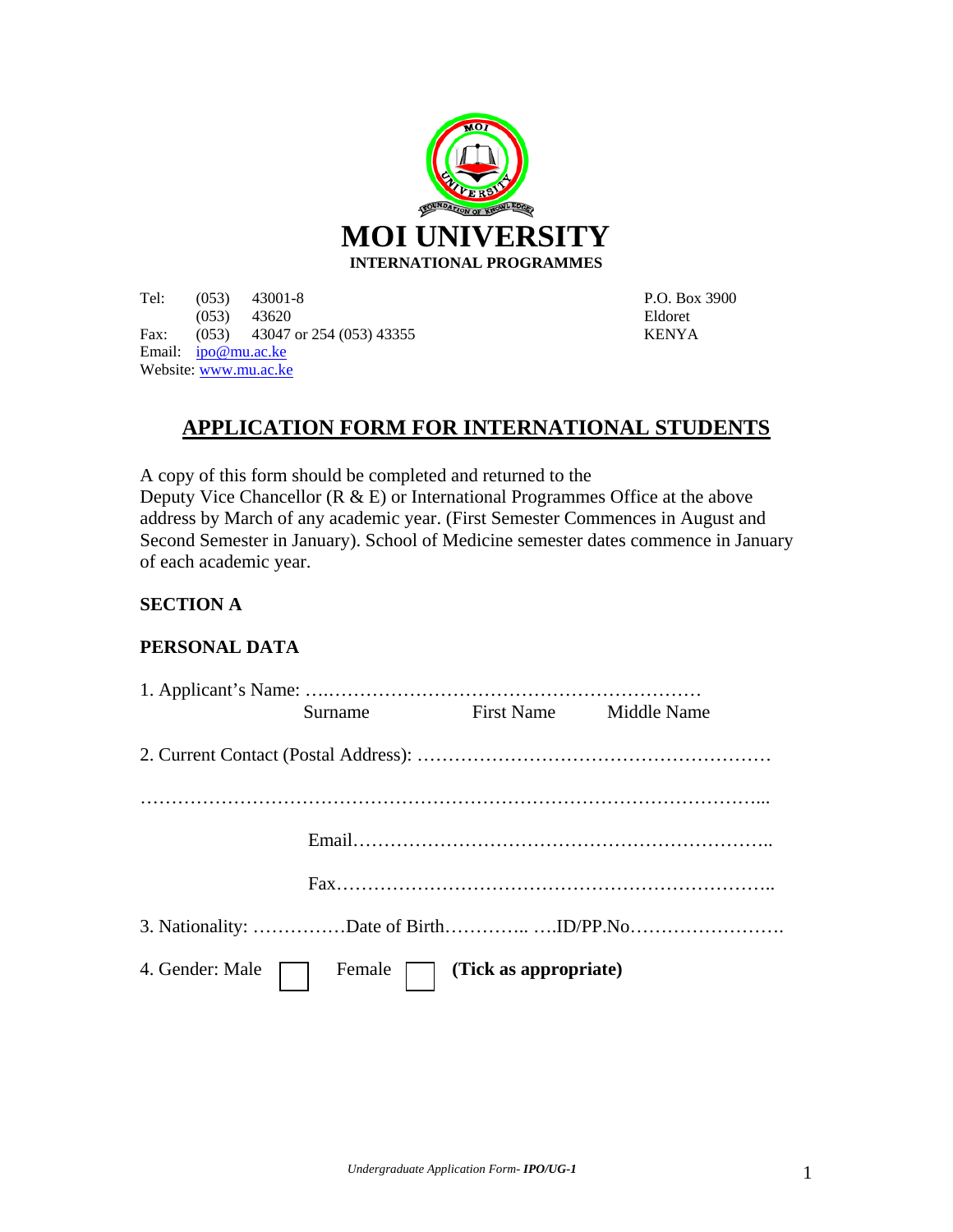**RECORD OF SECONDARY/HIGH SCHOOL EDUCATION (Attach Copies of Result Slips and Certificates)** 

| <b>School</b> | From | Tо | <b>Certificates &amp; Grades Obtained</b> |
|---------------|------|----|-------------------------------------------|
|               |      |    |                                           |
|               |      |    | .<br>                                     |

**COLLEGE/UNIVERSITY EDUCATION (Attach Certified Copies of Result Slips and Certificates)** 

| <b>College/University</b> | <b>From</b> | Tо | <b>Certificates &amp; Grades Obtained</b> |
|---------------------------|-------------|----|-------------------------------------------|
|                           |             |    |                                           |
|                           |             |    |                                           |

#### **WORK/PROFESSIONAL EXPERIENCE**

| <b>Position</b> | From | T <sub>0</sub> | <b>Employer</b> |
|-----------------|------|----------------|-----------------|
|                 |      |                |                 |
|                 |      |                |                 |
| .               |      |                |                 |
|                 |      |                |                 |

#### **SECTION B**

# **DEGREE/DIPLOMA/CERTIFICATE 1.** Programme applying for:……………………………………………….. . ……………………………………………………………………………. **2.** Area of Specialization:…………………………………………………… ……………………………………………………………………………. **(In case of Education/Technology state teaching/specialized subjects)**  …………………………………………………………………………….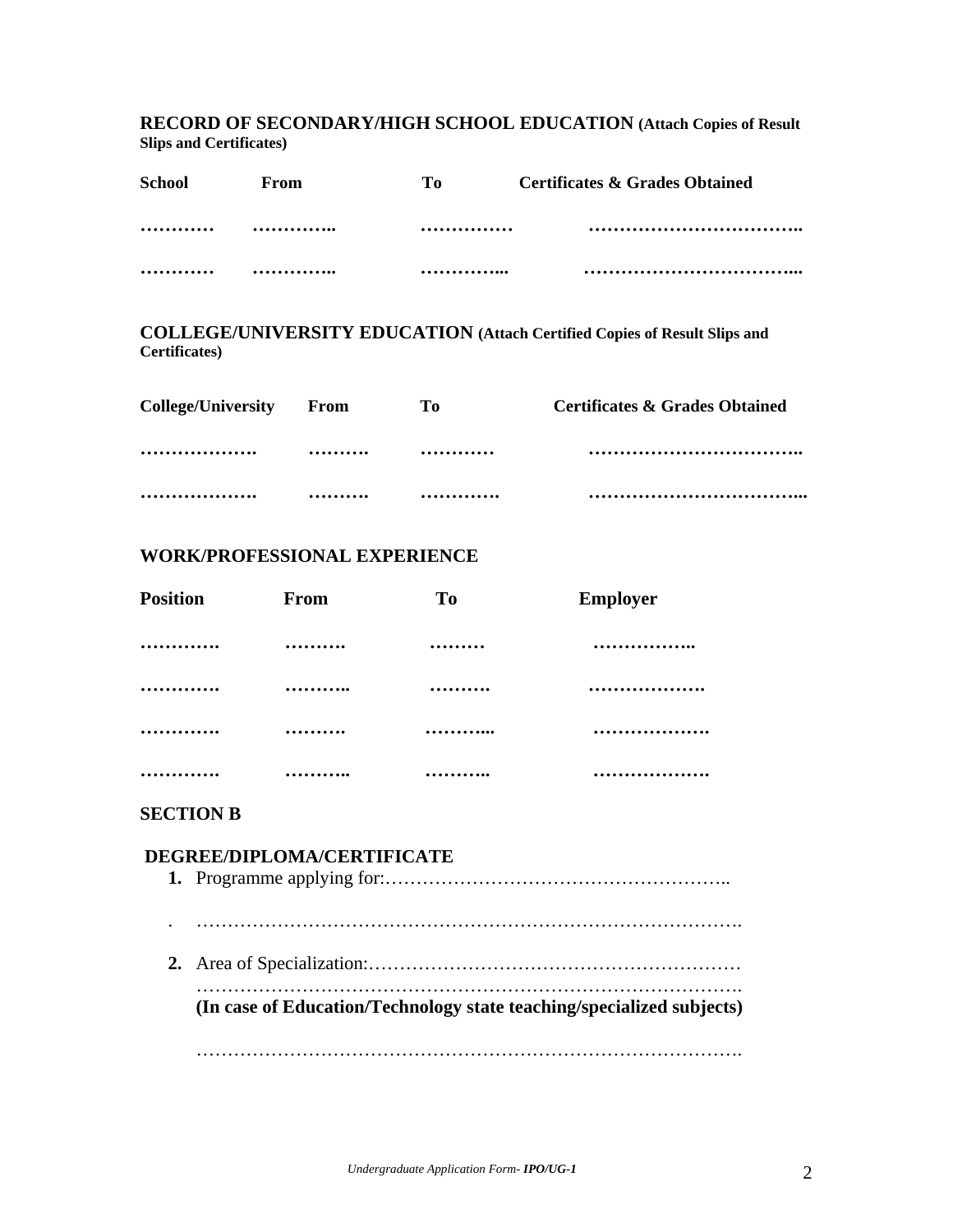|    | 3. How would you rate your English Communication Skills?<br><b>Very Good</b><br>Good<br>Poor<br><b>Excellent</b>                      |  |
|----|---------------------------------------------------------------------------------------------------------------------------------------|--|
|    | 4. Would you like to enroll in an intensive Bridging Course in English offered at<br>Moi University?                                  |  |
| 5. | Financial Sponsorship: How do you plan to finance your education at Moi<br>University?                                                |  |
|    | <b>Parent/Guardian</b><br><b>Self</b><br>Sponsorship                                                                                  |  |
|    | If none of the above, specify:-                                                                                                       |  |
|    |                                                                                                                                       |  |
|    |                                                                                                                                       |  |
| 6. | Two referees: One must be the head of your former/current institution who can<br>act as your referee should sign in the space below:- |  |
|    |                                                                                                                                       |  |
|    |                                                                                                                                       |  |
|    |                                                                                                                                       |  |
|    |                                                                                                                                       |  |
|    |                                                                                                                                       |  |
|    |                                                                                                                                       |  |
|    | 7. In case of emergency: Contact:                                                                                                     |  |
|    |                                                                                                                                       |  |
|    |                                                                                                                                       |  |
|    | b) NameRelationship                                                                                                                   |  |
|    |                                                                                                                                       |  |